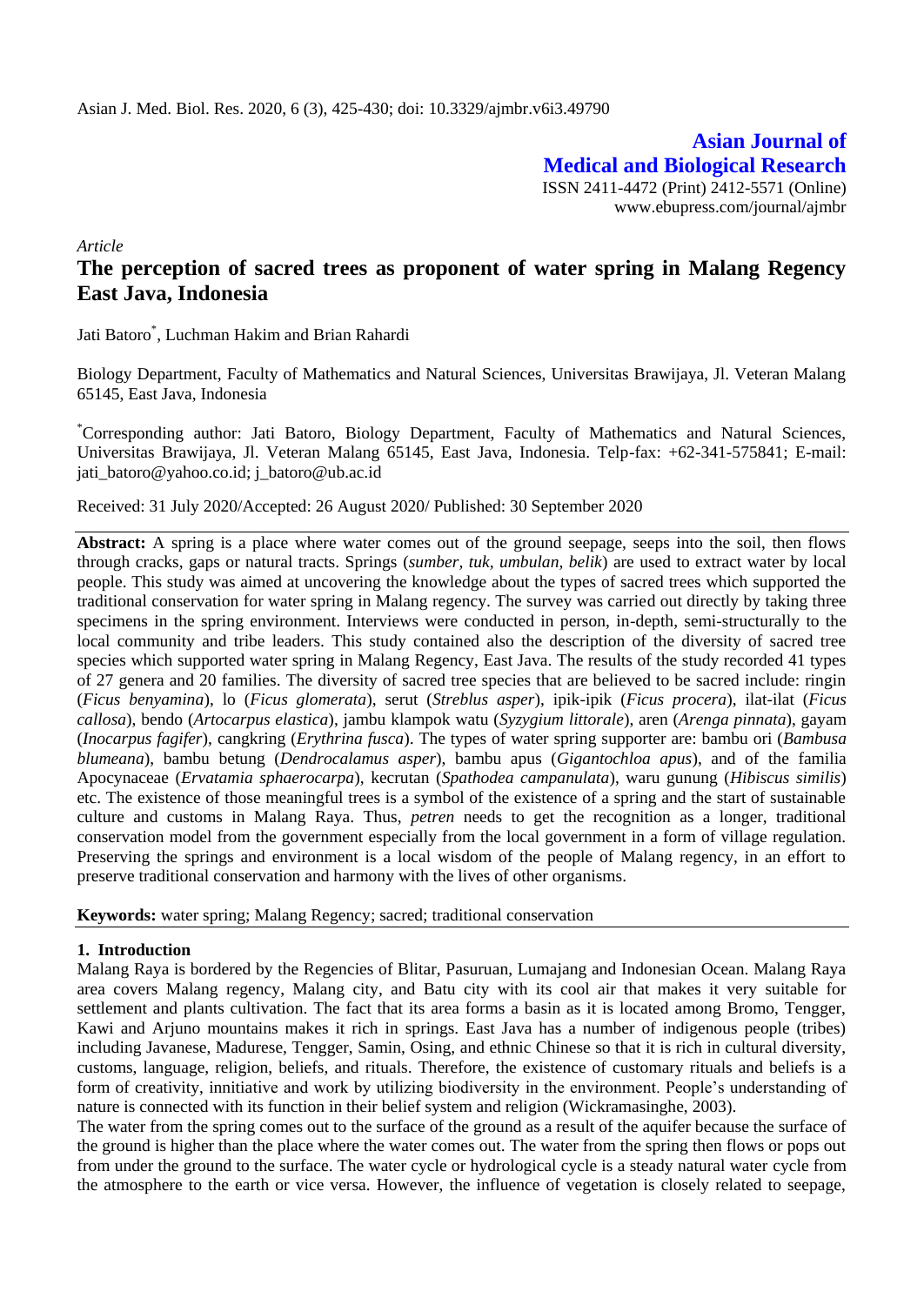storage of water content at the soil surface. In general, the place or position of a water spring is in a basin or valley, along a river that flows between trees, bushes, certain herbs, and through rooting.

Natural resources in the form of springs are closely related to people's lives, even now they have been developed by the Regional Water Company (PDAM), utilized by the community, factories, and housing. The sacred water springs in local communities called *petren (Punden)* are the areas to put offerings, pray and seek blessings to allow families, all individuals in the community and the environment undisturbed. Therefore, its existence becomes very beneficial, important and vital. Various types of local trees that support traditional conservation are long-lived and shady, known as the source of the water springs. Local communities preserve the springs in the form of sacred or *Punden* areas (*Petren). Petren* is the place of ancestral spirit, village guard or the core of the village that is the place for ritual ceremony and burning of *Petra (bespa)* (Batoro, 2017; Batoro *et al*., 2019).

Backer & Bakhuizen Van Der Brink (1986) explain that in Java, Ficus family has more than 120 species and is always green (evergreen) that has an important ecological function in tropical rainforest environment, in which the fruits serve as food for birds, mammals and insects. The family of Ficus spp. belongs to the Moraceae family with its long taproot penetrating the ground. It is equipped with breathing roots and the leaves have bags of water that make it cool being underneath (Batoro, 2019). Diversity of *Ficus* genus which includes Bodhi tree (*Ficus religiosa*), ringin (*Ficus benyamina*), ipik-ipik (*Ficus procera*), ilat-ilat (*Ficus callosa*), lo (*Ficus glomerata*) affects the culture of the people in association with their religious beliefs. The Ringin tree (*Ficus Benyamina)* can be hundreds of years old with a diameter of 1-6 meters with its taproot that has branches underground and it has dense breathing root that creates creepy and unique character. The sacred place in the Tengger tribe is called *danyang banyu* which is a *punden* that is closely related to water spring and is very important for natural and cultural conservation. That area is used to prepare traditional events such as *Suro*  month, *Jumat Legi* (market day), *Kasada* (Tengger tribe), and marriage events. Sacred area is an important means for cultural expression and transmission, which requires recognition and support for the rights of their traditional caretakers and local communities (Samakov and Berkes, 2017). The plants have several functions such as preventing soil erosion, landslide and conserving the spring and water (Siswanto and Batoro, 2019).

## **2. Materials and Methods**

The research was conducted in the spring and the sacred area at Malang Regency area in 2019 (Figure 1). Sacred tree species and supporting trees are measured at a distance of 1-2 meters from the center of the spring. The research was conducted in eleven districts including Pakis, Poncokusumo, Tumpang, Turen, Gondang Legi, Singosari, Lawang, Dau, Karang Ploso, Pakisaji and Wagir. The research was done using survey method, openended, semi-structural and in-depth interview (Cotton, 1996; Sheil *et al*., 2004; Hoffman and Gallaher, 2007). There were 25 informants chosen based on considerations of knowledge, willingness, gender factors, position (head of the village, community leader, local people and local guide). The diverse species of sacred trees and water spring supporting-trees were collected, characterized, determined, and stored in Universitas Brawijaya Herbarium (HBUR) (Backer and Bakhuizen van den Brink, 1968; Harris and Harris, 2003).



**Figure 1. Map of Malang Raya, East Java.**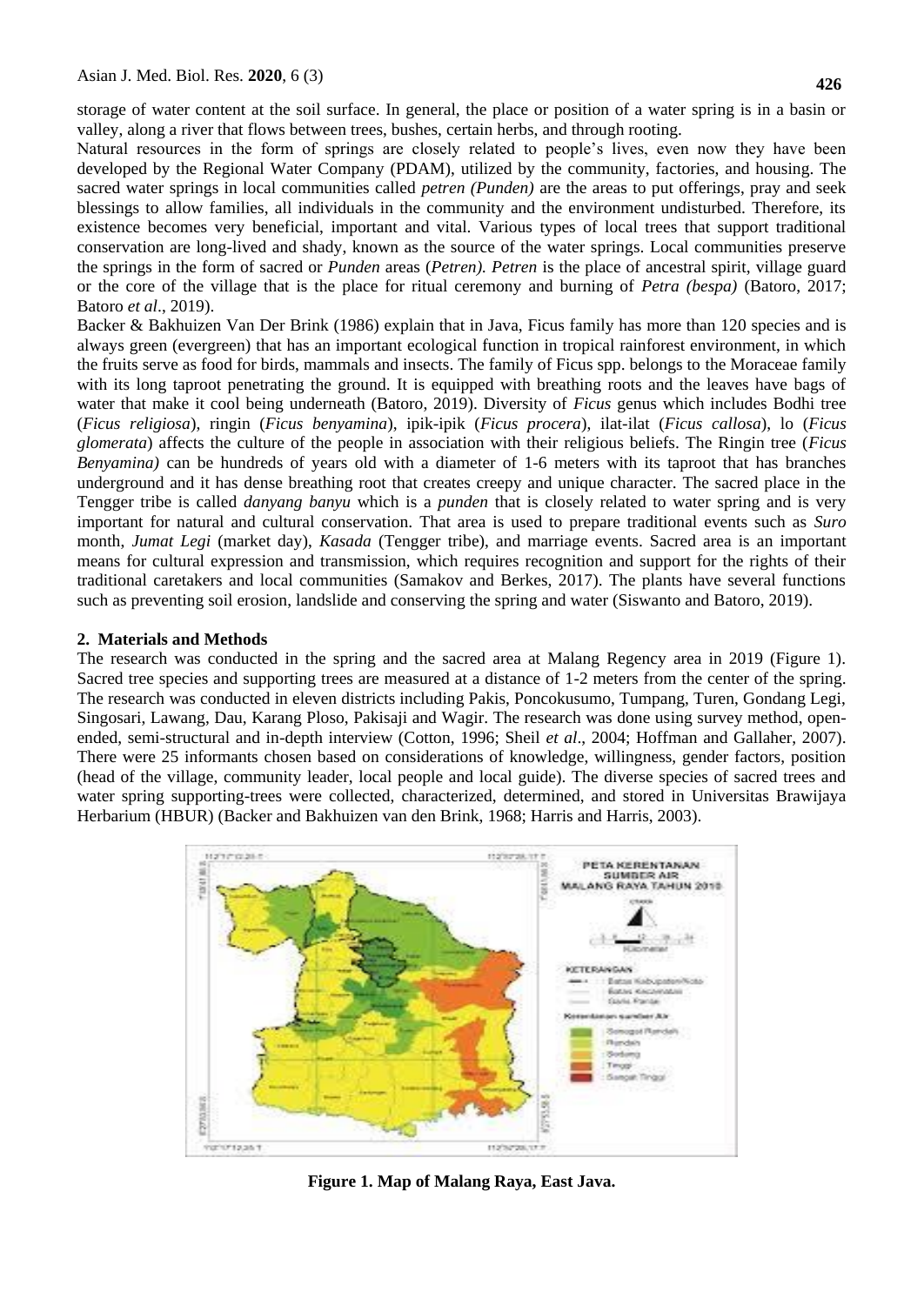## **3. Results and Discussion**

The *petren* area in Malang regency with its spring turned out to have a very important role namely: a. preserving traditional knowledge; b. possessing high ecological conservational value; c. preserving cultural diversity, d. possessing local religious values and beliefs; e. preserving species, genetic of local plants; f. serving as the construction area of the Regional Water Company (PDAM); g. becoming the area for factory and housing development; h. supporting the irrigation for cultivating plants, and i. serving as the proponent of education and ecotourism. Perceptions, conceptions, information, and changes about the meaning of *petren* need to get attention in supporting traditional conservation. This traditional conservation in the form of springs and their environment or *petren* has been maintained by local communities themselves and has a more long-term and sustinable meaning (Figure 2). The community has tried and been able to preserve these springs through the preservation of various species of Moraceae family trees such as lo (*Ficus glomerata*), ringin (*Ficus benyamina*), ilat-ilat (*Ficus callosa*), ipik-ipik (*Ficus procera*) and other various types of supporting trees such as bamboo species. Local people have been able to choose and determine the type of tree that has long life and a sacred meaning which is used as an effort to preserve water springs.



**Figure 2. A. Sumber Watu Gede** *Petren* **in Singosari District. B. Wendit water spring under lo tree (***Ficus glomerata***).**

The tree species that are considered sacred are ringin (*Ficus benyamina*), ipik-ipik (*Ficus procera*). Some types of Moraceae are believed to be able to preserve the springs and become objects of worship by the community and the shamans. The presence of sacred tree species in springs is also related to the state of the land and the heigth/ altitude of the location. Some *petren* with water spring have been used by the surrounding community, even as tourist destinations, swimming sites, and the place to hold traditional rituals since ancient times until now. There are various types of trees in *petren* that are believed to be sacred, including klampok (*Syzygium densiflora*), ringin (*Ficus benyamina*), bendo (*Artocarpus elasticus*), aren (*Areca pinanga*) and gayam (*Inocarpus fagifer*). The sacred tree and its proponent tree apparently have a meaning as a source of water conservation. This water spring is generally used as drinking water, for washing, irrigating rice fields, for traditional rituals and some springs have been managed by the Regional Water Company (PDAM), housing, and companies like *Kebon Agung* sugar factory which utilizes Soka Spring. Other examples of springs that are utilized by PDAM are Wendit, Karangploso, Karangan, Sumber Pitu Springs, etc. According to the local community, the use of springs managed by PDAM is more practical and efficient; as a result, some of the smaller natural springs disappeared, or even closed.

The springs in Malang Regency include the ones in the districts of : Pakis (3), Poncokusumo (4), Tumpang (4), Turen (2), Gondang legi (3 ), Singosari (3), Lawang (4), Dau (2), Karang Ploso (4), Pakisaji (1), Wagir (3). The springs that are located at the lowest location are: Sumber Sira that is located in Gondang Legi district with an altitude of 317 masl., S. 08.16494 dan E. 112.59399, Sumber Danyang Perhutani in Poncokusumo district with an altitude of 1240 masl; S. 07.99492; E. 112. 61290. Meanwhile, the spring that is located at the highest location is Sumber Brantas in Bumiaji district with an altitude of 1592 masl., S. 07.93509 and E. 112.61298 from which Brantas river originated. Wickramasinghe 2003 reported Sri Pada, the sacred foodprint is on the summit of this mountain range, and has more than 2500 years of history. The traditional *petren* or punden conservation model has preserved and sustainable conservation value (Batoro *et al*., 2019).

The species of sacred trees and trees supporting spring water in Malang Regency include 41 species from 27 genera and 20 families (Table 1). Sacred land is sanctuaries as well as agricultural estates and meadows, groves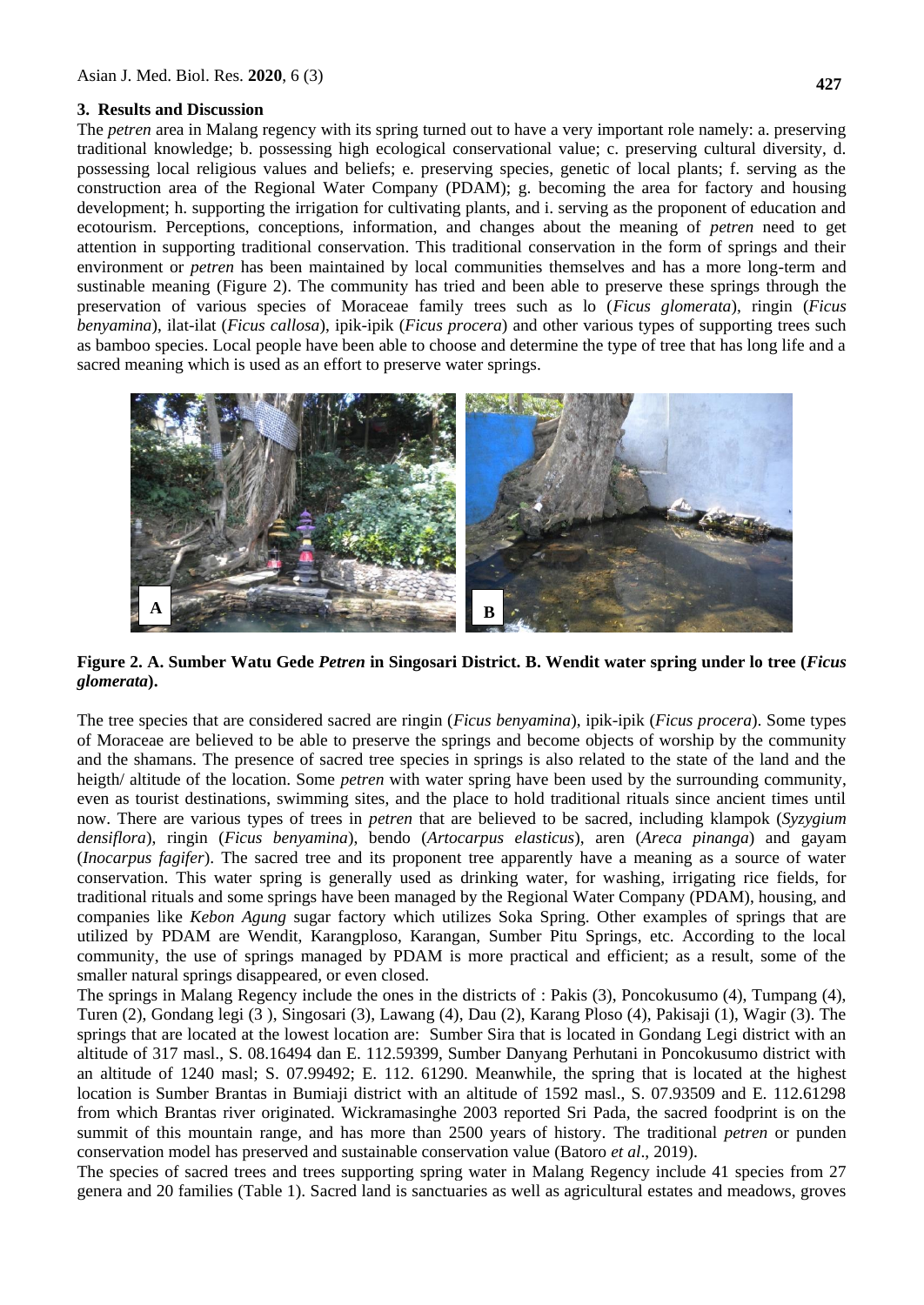and woods, fallow land and land used for specific rituals in the context of a cult (Horster, 2010). The trees that are considered sacred are ringin (*Ficus benyamina*), lo (*Ficus glomerata*), serut (*Streblus asper*), ipik-ipik (*Ficus procera*), ilat-ilat (*Ficus callosa*), bendo (*Artocarpus elastica*), klampok (*Syzygium densiflora*), gayam (*Inocarpus fagifer*), aren (*Arenga pinnata*), cangkring (*Erythrina fusca*) etc. Bamboos (*pring)* which have an important role in helping to preserve springs are bambu ori (*Bambusa blumeana*), bambu betung (*Dendrocalamus asper*), bambu apus (*Gigantochloa apus*), pring jajang (*Gigantochloa atter*), pring ampel (*Bambusa vulgaris*). Therefore, it is necessary to conserve bamboo species around the spring for its preservation.

The local people have apparently been able to preserve and determine the type of long-lived tree, which is a meaningful tree species and is used as a traditional environment conservation. Environmental condition and characteristics of springs, diverse community knowledge and local cultures will influence the management of springs (Sudarmadji, 2016). The existence of the ritual indicates the fact of life that is applied in a culture and custom. Selected and natural tree species indicate a sign of the start of the existence of cultural customs, as a form of attributes and tribal symbols for the next generation. The preservation of springs are very beneficial for the lives of the surrounding community and the general public. Utilization of biodiversity for traditional rituals and springs as a conservation area by the community is actually an unintentional proof. Plants with their correct nomenclature were arranged by vernacular name, scientific name, family name, and habitus, status.

| SL.             | <b>Local name</b> | <b>Scientific name</b>                      | Familia        | Habitus,<br>status,<br>water |
|-----------------|-------------------|---------------------------------------------|----------------|------------------------------|
| No.             |                   |                                             |                | source supporters            |
| 1               | Mangga            | Mangifera indica L.                         | Anacardiaceae  | Tree, support                |
| $\overline{2}$  | Gembirit          | Ervatamia sphaerocarpa (Bl.) Burk.          | Apocynaceae    | Tree, support                |
| $\overline{3}$  | Rotan             | Calamus sp.                                 | Arecaceae      | Tree, liana, support         |
| $\overline{4}$  | Kecrutan          | Spathodea campanulate Beauv.                | Bignoniaceae   | Tree, support                |
| 5               | Randu alas        | Gossampinus malabarica (DC.) Merr.          | Bombaceae      | Tree, support                |
| 6               | Paku pohon        | Cyathea contaminans Wall. ex Hook.          | Cyatheaceae    | Tree, support                |
| $\tau$          | Asem              | Tamarindus indica L.                        | Fabaceae       | Tree, support                |
| $\,8\,$         | Cangkring         | Erythrina fusca Lour.                       | Fabaceae       | Tree, sacred, support        |
| $\overline{9}$  | Dadap             | Erythrina variegata L.                      | Fabaceae       | Tree, support                |
| 10              | Gayam             | Inocarpus fagiferus (Parkinson) Fosb.       | Fabaceae       | Tree, sacred, support        |
| 11              | Trembesi          | Samaea saman (Jacq.) Merr.                  | Fabaceae       | Tree, support                |
| 12              | Pasang            | Lithocarpus javensis Bl.                    | Fagaceae       | Tree, support                |
| 13              | Rukam             | Flacourtia rukam Z.&M.                      | Flacourtiaceae | Tree, support                |
| 14              | Danglu            | Engelhardia spicata Lech.ex Bl.             | Juglandaceae   | Tree, support                |
| 15              | Waru gunung       | Hibiscus similis L.                         | Malvaceae      | Tree, support                |
| 16              | Mahoni            | Swietenia macrophylla King.                 | Meliaceae      | Tree, support                |
| 17              | Suren             | Toona sureni (Bl.) Merr.                    | Meliaceae      | Tree, support                |
| 18              | Bendo             | Artocarpus elasticus                        | Moraceae       | Tree, sacred, support        |
| 19              | Bulu/preh         | Ficus pilosa Reinw ex Bl.                   | Moraceae       | Tree, sacred, support        |
| 20              | Ilat-ilat         | Ficus callosa Wild.                         | Moraceae       | Tree, sacred, support        |
| 21              | Ipik-ipik         | Ficus procera Auct. non Salisb.             | Moraceae       | Tree, sacred, support        |
| 22              | Lo/gondang        | Ficus glomerata Roxb.                       | Moraceae       | Tree, sacred, support        |
| 23              | Luwing            | Ficus hispida L.f.                          | Moraceae       | Tree, support                |
| 24              | Ringin            | Ficus benyamina L.                          | Moraceae       | Tree, sacred, support        |
| 25              | Serut             | Streblus asper Lour.                        | Moraceae       | Tree, sacred, support        |
| 26              | Kadut             | Syzygium sp.                                | Myrtaceae      | Tree, sacred, support        |
| 27              | Klampok           | Syzygium klampok (Mig.) Amsh.               | Myrtaceae      | Tree, sacred, support        |
| 28              | Poo               | Melaleuca Leucadendron (L.) L.              | Myrtaceae      | Tree, support                |
| 29              | Salam             | Syzygium polyanthum (Wight) Walp.           | Myrtaceae      | Tree, support                |
| $\overline{30}$ | Pinus             | Pinus merkusii Jungh. & De Vriese.          | Pinaceae       | Tree, support                |
| 31              | Tinggan           | Pittosporum ferrugineum                     | Pittoporaceae  | Tree, support                |
| 32              | Aren              | Arenga pinnata (Wurmb) Merr.                | Arecaceae      | Tree, sacred, support        |
| 33              | Pring ampel       | Bambusa vulgaris Schrad.                    | Poaceae        | Tree, support                |
| 34              | Pring apus        | Gigantochloa apus (Bl. ex Schult. f.) Kurz. | Poaceae        | Tree, support                |
| 35              | Pring jajang      | Gigantochloa atter (Hassk.) Kurz ex Munro   | Poaceae        | Tree, support                |

**Table 1. The diversity of sacred tree species and supporting trees for water spring in Malang Regency, East Java.**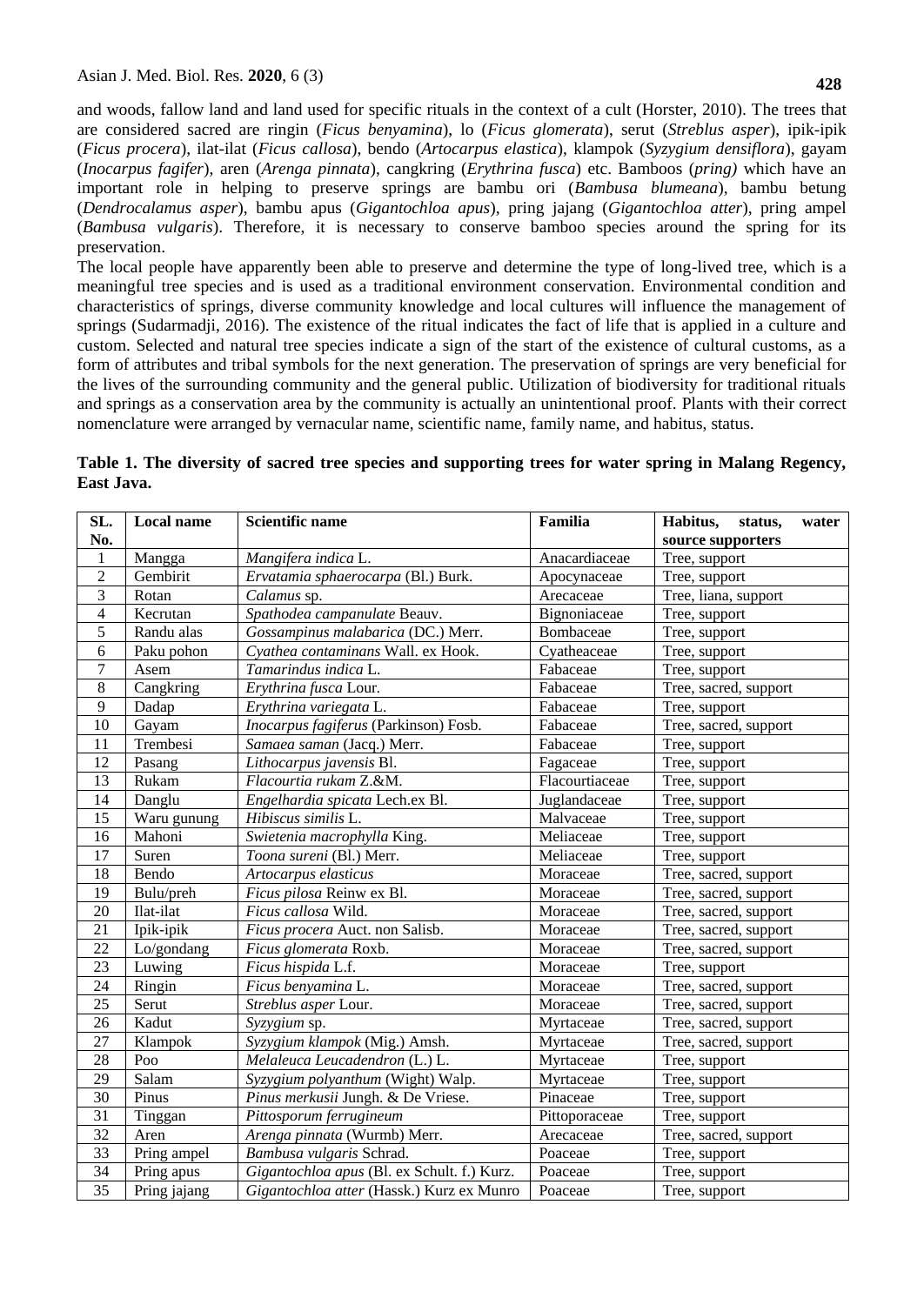| 36 | Pring ori    | Bambusa blumeana Bl.ex Schult. f.         | Poaceae     | Tree, support |
|----|--------------|-------------------------------------------|-------------|---------------|
| 37 | Pring petung | Dendrocalamus atter (Schult.f.) Backer ex | Poaceae     | Tree, support |
|    |              | Hevne                                     |             |               |
| 38 | Soka         | Ixora javanica (Bl.) DC.                  | Rubiaceae   | Tree, support |
| 39 | Kemuning     | Muraya paniculate (L.) Jack.              | Rutaceae    | Tree, support |
| 40 | Matoa        | Pometia pinnata J.R. & g.Forst.           | Sapindaceae | Tree, support |
| 41 | Genitri      | Elaeocarpus sphaericus (Gaertn.) K.Schum. | Tiliaceae   | Tree, support |
| 42 | Jati         | Tectona grandis L.f.                      | Verbenaceae | Tree, support |

## **3.1. The pressures received by sacred area (***petren)*

The pressures received by the sacred springs in Malang Raya are: a) The fading of local beliefs and wisdom about their existence because they are considered unscientific; b) the pressure on the region for the benefits of agricultural business by replacing local plants with cultivated plants, so that the volume of the water flowing from the springs becomes smaller; c) the development of housing areas, monopoly of springs by PDAM, so that small springs around the community are not used, or even closed; d) The construction of buildings, toll roads that pass through water springs and, e) the improvement of education of the locals. Such recognition can be carried out in culturally appropriate ways, enhancing biocultural conservation and affirming the rights of their traditional caretakers (Samakov & Berkes, 2017). The existence of biodiversity as a water reservoir at a spring does not receive serious attention, so it needs the support of relevant parties and the government. In reality, water supply in Malang city still depends on the existence of spings from Malang Regency.

## **4. Conclusions**

Water springs turn out to have an important role in preserving traditional knowledge, as a local conservation, in preserving traditional culture, religion and beliefs, preserving species, genetics and being utilized by education and ecotourism. The environment of the water springs in Malang regency consists of sacred tree area (*petren*) and in several cases, their sanctity has faded away. *Petren* is located in the TN-BTS area, Perhutani, and private or village-owned land.

There are a total of 33 springs in Malang regency. Sacred trees of the Moraceae family are: ringin (*Ficus benyamina*), ipik-ipik (*Ficus procera*), ilat-ilat *(Ficus callosa*), lo (*Ficus glomerata*), bendo (*Artocarpus elasticus*), serut (*Streblus asper*); familia Fabaceae, Arecaceae, aren (*Arenga pinnata*), and Myrtaceae, jambu klampok (*Syzygium densiflora*) and the bamboo type of Poaceae (barongan). The tree species supporting water springs in Malang regency include Moraceae (8 types), Fabaceae (4 types), Poaceae (3 types), Meliaceae (2 types), and other families (1 type),

*Punden (petren*) is a model of traditional conservation areas preserved to support springs, culture, and natural resources. Conservation is done on selected tree species and those trees are made sacred to conserve water springs. There is a need for the *petren* to get recognition from the government, relevant agencies, especially in the form of village regulation (PERDES), even though the local people have their own customary rules.

## **Acknowledgements**

This research was funded by DPP/SPP of 2019 in the Faculty of Mathematics and Natural Sciences of Universitas Brawijaya. Gratitude is given to the Dean of the faculty, Prof. Adi Susilo and the Head of Biology Department Prof. Rifai, Dr. Sunaryo for his criticism, and local informants Mrs. Rosida, Mr. Partono, Mr. Arifin (curator MUBR), etc.

## **Conflict of interest**

None to declare.

## **References**

- Backer CA and RC Bakhuizen van den Brink, Jr. 1968. Flora of Java*.* Vol. I, II, III (Spermatophytes Only) N.V.P. Noordhoff. Groningen - The Netherlands.
- Batoro J, L Hakim and B Rahardi, 2019. Traditional Knowledge Sacred Area (pedanyangan) in Tengger Tribe of East Java, Indonesia. Advances in life Sciences, 9: 1-6.
- Batoro J, 2019. Landscape Traditional Glagah community, Temon District, Kulon Progo Regency Yogyakarta, Indonesia. Journal Transylvanium Review. Volume XXVI, No 42.
- Batoro J, Wiyono and I Lutfi, 2019. Perceptions of Sacred Site (*Petren*) and Plant Diversity in Malang, East-Java, Indonesia. IJBAS-IJENS Vol 19. No. 06.